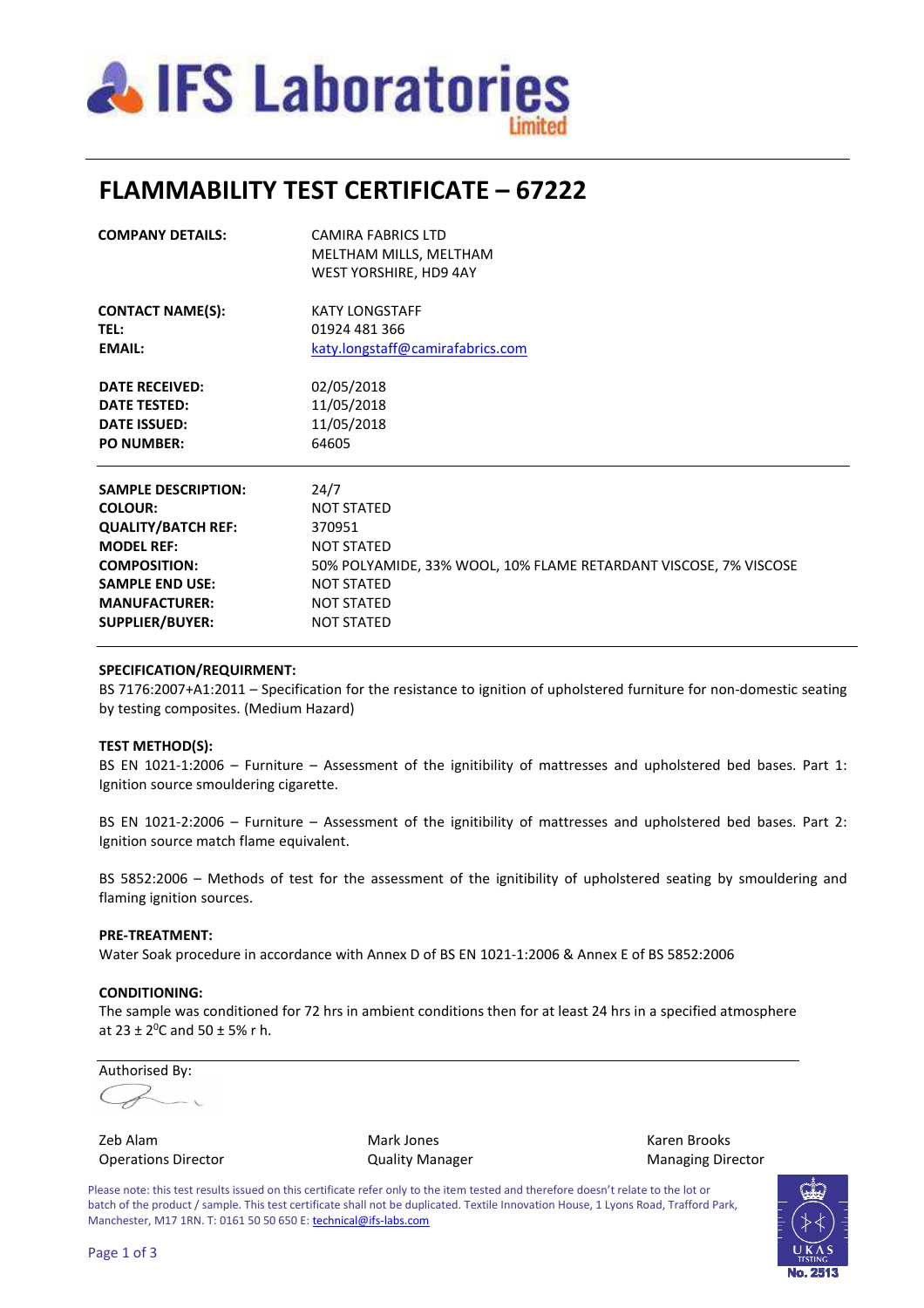

# **FLAMMABILITY TEST CERTIFICATE – 67222**

### **TEST RESULTS:**

"The Following test results relate only to the ignitibility of the combination of the materials under the particular conditions of test; they are not intended as a means of assessing the full potential fire hazard of the materials in use."

| TEST CRITERIA - 1021-1 (CIGARETTE TEST)                     | <b>INITIAL TEST</b>  |                       | <b>REPEAT TEST</b>              |
|-------------------------------------------------------------|----------------------|-----------------------|---------------------------------|
| FILLING MATERIAL USED:                                      | CMHR <sub>35</sub>   |                       | CMHR <sub>35</sub>              |
| Smouldering ceased                                          | 20.16                |                       | 20.37                           |
| PROGRESSIVE SMOULDERING CRITERIA (3.1)                      |                      |                       |                                 |
| Unsafe escalating combustion (3.1a)                         | N                    |                       | N                               |
| Smoulders to extremities (3.1b)                             | N                    |                       | N                               |
| Smoulders through thickness (3.1c)                          | N                    |                       | N                               |
| Smoulders for more than 1 hr (3.1d)                         | N                    |                       | N                               |
| Presence of active smouldering on final examination? (3.1e) | N                    |                       | N                               |
| Evidence of melting, charring, dripping?                    | Melting: $\boxtimes$ | Charring: $\boxtimes$ | Dripping: $\boxed{\phantom{a}}$ |
| <b>FLAMING CRITERIA (3.2)</b>                               |                      |                       |                                 |
| Cover Split?                                                | N                    |                       | N                               |
| Occurrence of flames?                                       | N                    |                       | N                               |
| <b>TEST RESULT</b>                                          | <b>PASS</b>          |                       | <b>PASS</b>                     |
|                                                             |                      |                       |                                 |
|                                                             |                      |                       |                                 |
| TEST CRITERIA - 1021-2 (MATCH TEST)                         | $1st$ Test           | 2 <sup>nd</sup> Test  | 3rd Test                        |
| FILLING MATERIAL USED:                                      | CMHR <sub>35</sub>   | CMHR <sub>35</sub>    | CMHR <sub>35</sub>              |
| Flaming ceased                                              | 0.0                  | 0.0                   | 0.0                             |
| PROGRESSIVE SMOULDERING CRITERIA (3.1)                      |                      |                       |                                 |
| Unsafe escalating combustion (3.1a)                         | N                    | N                     | N                               |
| Smoulders to extremities (3.1b)                             | N                    | N                     | N                               |
| Smoulders through thickness (3.1c)                          | N                    | N                     | N                               |
| Smoulders for more than 1 hr (3.1d)                         | N                    | N                     | N                               |
| Evidence of melting, charring, dripping?                    | Melting: $\boxtimes$ | Charring: $\boxtimes$ | Dripping: $\Box$                |
| <b>FLAMING CRITERIA (3.2)</b>                               |                      |                       |                                 |
| Unsafe escalating combustion (3.2a)                         | N                    | N                     | N                               |
| Test assembly consumed (3.2b)                               | N                    | N                     | N                               |
| Flaming to extremities and thickness (3.2c) (3.2d)          | N                    | N                     | N                               |
| Flaming continued for more than 120 seconds                 | N                    | N                     | N                               |
| Cover split?                                                | N                    | N                     | N                               |
| <b>TEST RESULT</b>                                          | <b>PASS</b>          | <b>PASS</b>           | <b>PASS</b>                     |

Please note: the test results issued on this certificate refer only to the item tested and therefore doesn't relate to the lot or batch of the product / sample. This test certificate shall not be duplicated. Textile Innovation House, 1 Lyons Road, Trafford Park, Manchester, M17 1RN T: 0161 50 50 650 E: technical@ifs-labs.com